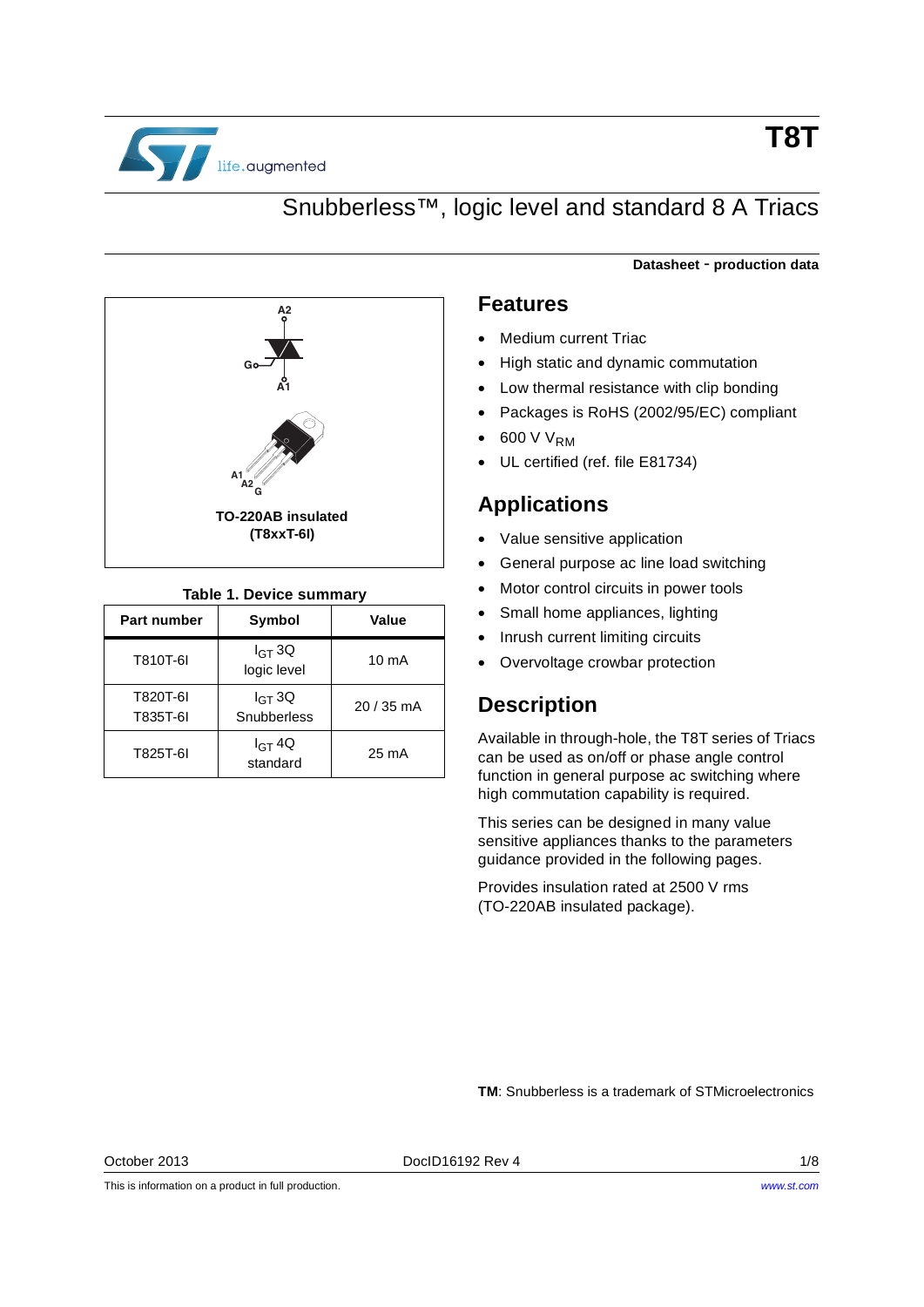# **1 Characteristics**

### Table 2. Absolute ratings (limiting values; T<sub>j</sub> = 25 °C, unless otherwise specified)

| Symbol                                       | <b>Parameter</b>                                                                       | Value           | Unit                                          |                 |             |  |
|----------------------------------------------|----------------------------------------------------------------------------------------|-----------------|-----------------------------------------------|-----------------|-------------|--|
| $I_{T(RMS)}$                                 | On-state rms current (full sine wave)                                                  |                 | $T_c = 97 °C$                                 | 8               | A           |  |
|                                              | Non repetitive surge peak on-state current                                             | $F = 50$ Hz     | $t_p = 20$ ms                                 | 60              | A           |  |
| $I_{\text{TSM}}$                             | (full cycle, $T_i$ initial = 25 °C)<br>$F = 60$ Hz                                     |                 | $t_{p}$ = 16.7 ms                             | 63              |             |  |
| $I^2t$                                       | I <sup>2</sup> t Value for fusing                                                      | $t_p = 10$ ms   | 26                                            | $A^2S$          |             |  |
| dl/dt                                        | Critical rate of rise of on-state current $I_G = 2 \times I_{GT}$<br>$t_r \leq 100$ ns | $F = 60$ Hz     | $T_i = 125 °C$                                | 50              | $A/\mu s$   |  |
| V <sub>DSM</sub> ,<br><b>V<sub>RSM</sub></b> | Non repetitive surge peak off-state voltage                                            | $T_i = 25 °C$   | V <sub>DRM</sub> , V <sub>RRM</sub><br>$+100$ | $\vee$          |             |  |
| $I_{GM}$                                     | $t_p = 20 \mu s$<br>Peak gate current                                                  |                 | $T_i = 125 °C$                                | 4               | A           |  |
| $P_{G(AV)}$                                  | $T_i = 125 °C$<br>Average gate power dissipation                                       |                 |                                               |                 | W           |  |
| $T_{\text{stg}}$                             | Storage junction temperature range                                                     | $-40$ to $+150$ | °C                                            |                 |             |  |
| $T_{\rm i}$                                  | Operating junction temperature range                                                   |                 |                                               | $-40$ to $+125$ | $^{\circ}C$ |  |

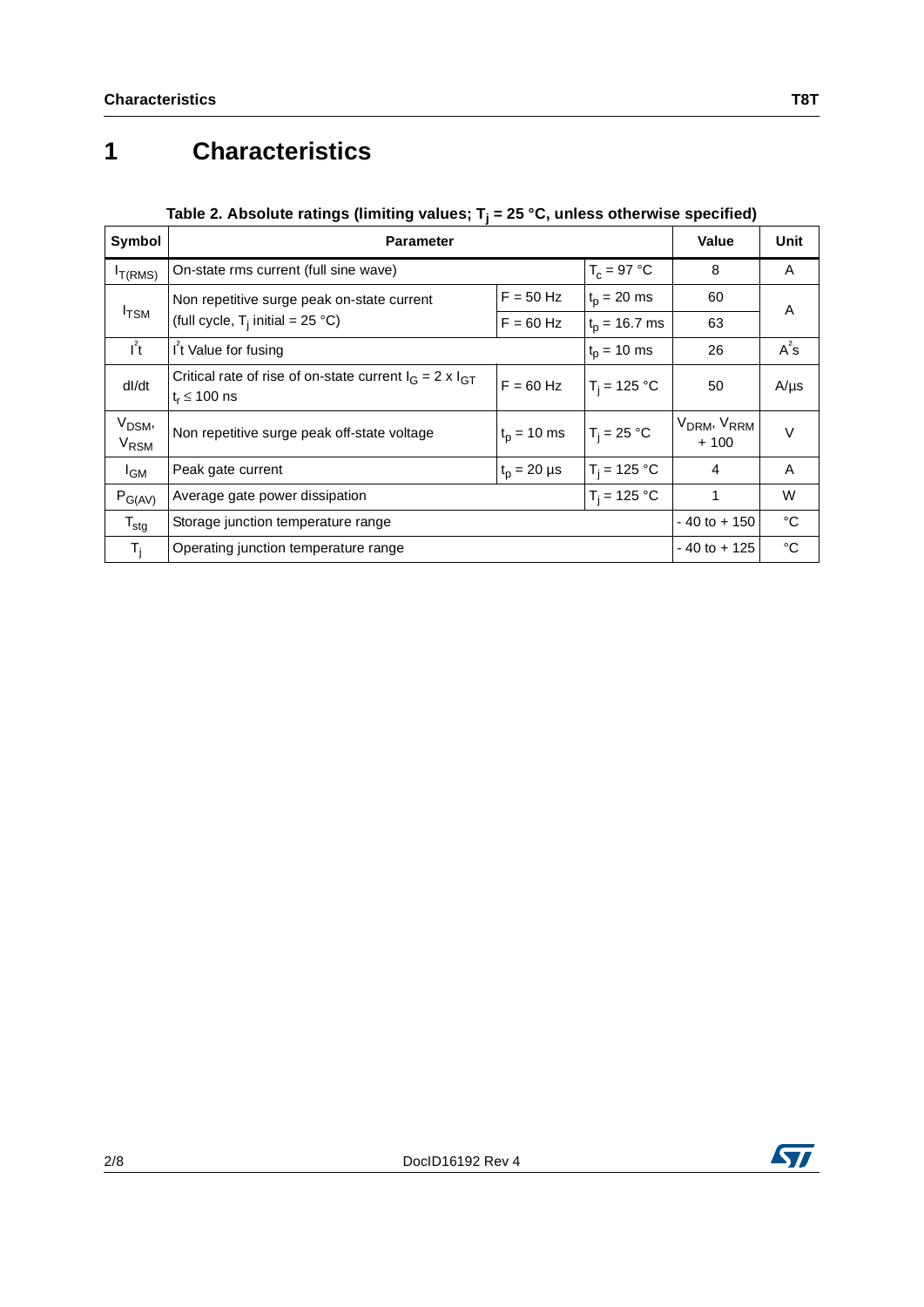|                         |                                                                   | Quadrant                |      | T8xxT        |              |                |              | Unit      |
|-------------------------|-------------------------------------------------------------------|-------------------------|------|--------------|--------------|----------------|--------------|-----------|
| Symbol                  | <b>Test conditions</b>                                            |                         |      | <b>T810T</b> | <b>T820T</b> | <b>T825T</b>   | <b>T835T</b> |           |
| $I_{GT}$ <sup>(1)</sup> | $V_D = 12 V$ , R <sub>1</sub> = 30 $\Omega$                       | $\ \cdot\  \cdot \  \ $ | MAX. | 10           | 20           | 25             | 35           |           |
|                         |                                                                   | IV                      |      |              |              | 40             |              | mA        |
| $V_{GT}$                | $V_D = V_{DRM}$ , R <sub>L</sub> = 30 $\Omega$ ,<br>$T_i = 25 °C$ | ALL                     | MAX. | 1.3          |              |                | V            |           |
| $V_{GD}$                | $V_D = V_{DRM}$ , $R_L = 3.3$ k $\Omega$ ,<br>$T_i = 125 °C$      | ALL                     | MIN. | 0.2          |              |                | V            |           |
| $I_H$ (2)               | $I_T = 500$ mA                                                    |                         | MAX. | 15           | 25           | 30             | 40           | mA        |
|                         | $I_G$ = 1.2 $I_{GT}$<br>$I_{L}$                                   | $I - III$               |      | 20           | 35           | 40             | 50           |           |
|                         |                                                                   | IV                      | MAX. |              |              | 40             |              | mA        |
|                         |                                                                   | Ш                       |      | 25           | 40           | 70             | 70           |           |
|                         | $dV/dt^{(2)}$ $V_D = 67\% V_{DRM}$ gate open                      | $T_i = 125 °C$          | MIN. | 100          | 750          | 500            | 2000         |           |
|                         |                                                                   | $T_i = 150 °C^{(3)}$    |      | 50           | 500          | 300            | 1000         | $V/\mu s$ |
|                         | $(dV/dt)c = 0.1 V/\mu s$                                          |                         |      | 5.4          |              |                |              |           |
|                         | $(dV/dt)c = 10 V/\mu s$                                           | $T_i = 125 °C$          |      | 2            |              | 4.5            |              |           |
| (dI/dt)c <sup>(2)</sup> | Without snubber                                                   |                         | MIN. |              | 3.4          |                | 8            | A/ms      |
|                         | $(dV/dt)c = 0.1 V/\mu s$                                          |                         |      | 2.5          |              |                |              |           |
|                         | $(dV/dt)c = 10 V/ \mu s$                                          | $T_j = 150 °C^{(3)}$    |      | $\mathbf{1}$ |              | $\overline{2}$ |              |           |
|                         | Without snubber                                                   |                         |      |              | 2            |                | 6.5          |           |

| Table 3. Electrical characteristics ( $T_i$ = 25 °C, unless otherwise specified) |  |
|----------------------------------------------------------------------------------|--|
|----------------------------------------------------------------------------------|--|

1. Minimum  $I_{GT}$  is guaranteed at 5% of  $I_{GT}$  max.

2. For both polarities of A2 referenced to A1.

3. Derating information for excess temperature above  $T_j$  max.

#### **Table 4. Static characteristics**

| Symbol                  | <b>Test conditions</b>            |                      |      | <b>Value</b> | Unit      |
|-------------------------|-----------------------------------|----------------------|------|--------------|-----------|
| $V_T^{(1)}$             | $I_{TM}$ = 11.3 A, $t_p$ = 380 µs | $T_i = 25 °C$        | MAX. | 1.60         | V         |
| $V_{TO}$ <sup>(1)</sup> | Threshold voltage                 | $T_i = 125 °C$       | MAX. | 0.87         | V         |
| $R_D^{(1)}$             | Dynamic resistance                | $T_i = 125 °C$       | MAX. | 60           | $m\Omega$ |
|                         |                                   | $T_i = 25 °C$        | MAX. | 5            | μA        |
| I <sub>DRM</sub> ,      | $V_{DRM} = V_{RRM}$               | $T_i = 125 °C$       |      |              |           |
| <sup>I</sup> RRM        | $V_D = 0.9 \times V_{DRM}$        | $T_i = 150 °C^{(2)}$ | TYP. | 1.9          | mA        |

1. For both polarities of A2 referenced to A1.

2. Derating information for excess temperature above  $T_j$  max.

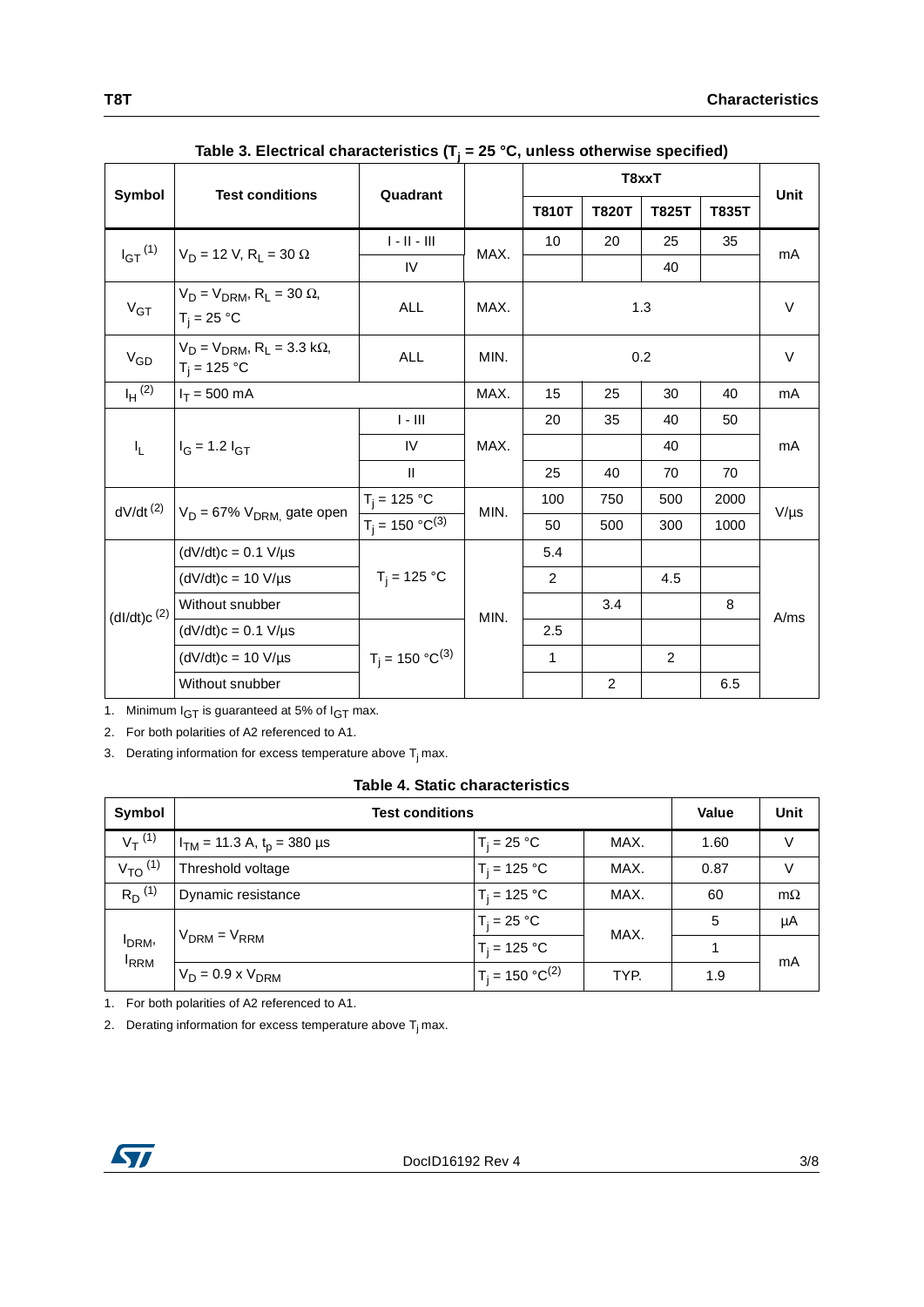|               | Table 5. Thermal resistance |              |      |
|---------------|-----------------------------|--------------|------|
| Symbol        | <b>Parameter</b>            | <b>Value</b> | Unit |
| $R_{th(i-c)}$ | Junction to case (AC)       | 2.8          | °C/W |
| $R_{th(i-a)}$ | Junction to ambient (DC)    | 60           | °C/W |

#### **Figure 1. Maximum power dissipation versus rms on-state current**



#### **Figure 3. On-state rms current versus ambient temperature (free air convection)**



 **Figure 5. On-state characteristics (maximum values)**





**Figure 6. Surge peak on state current versus number of cycles**



**Figure 2. On-state rms current versus case temperature**



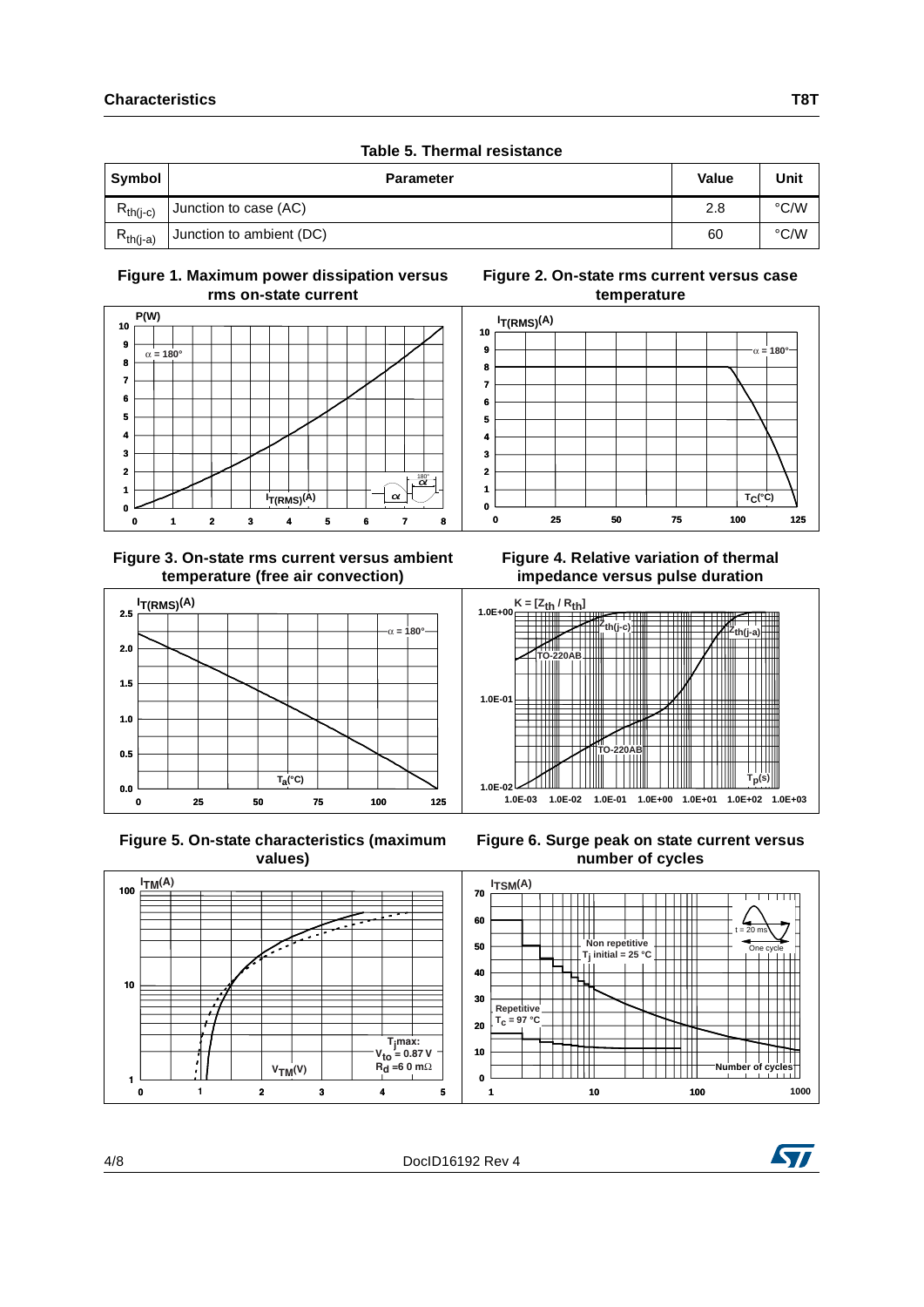### **Figure 7. Non repetitive surge peak on-state current for a sinusoidal**



#### **Figure 9. Relative variation of holding current and latching current versus junction temperature**



 **Figure 11. Relative variation of critical rate of decrease of main current versus junction temperature**





**Figure 10. Relative variation of static dV/dt immunity versus junction temperature**



**Figure 12. Relative variation of leakage current versus junction temperature**

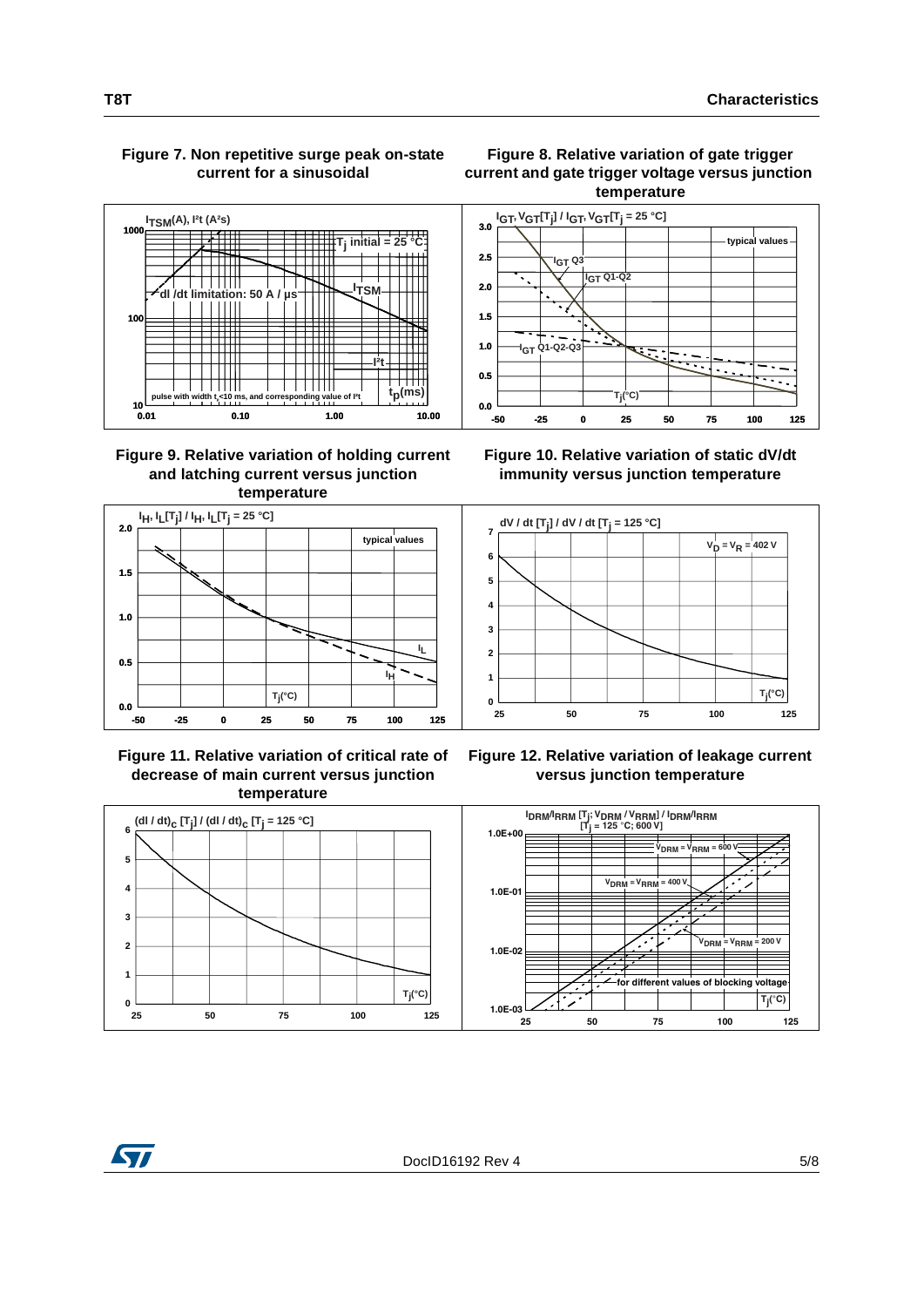## **2 Package information**

- Epoxy meets UL94, V0
- Lead-free packages

In order to meet environmental requirements, ST offers these devices in different grades of ECOPACK® packages, depending on their level of environmental compliance. ECOPACK® specifications, grade definitions and product status are available at: [www.st.com](http://www.st.com). ECOPACK® is an ST trademark.



**Table 6. TO-220AB Insulated dimensions**

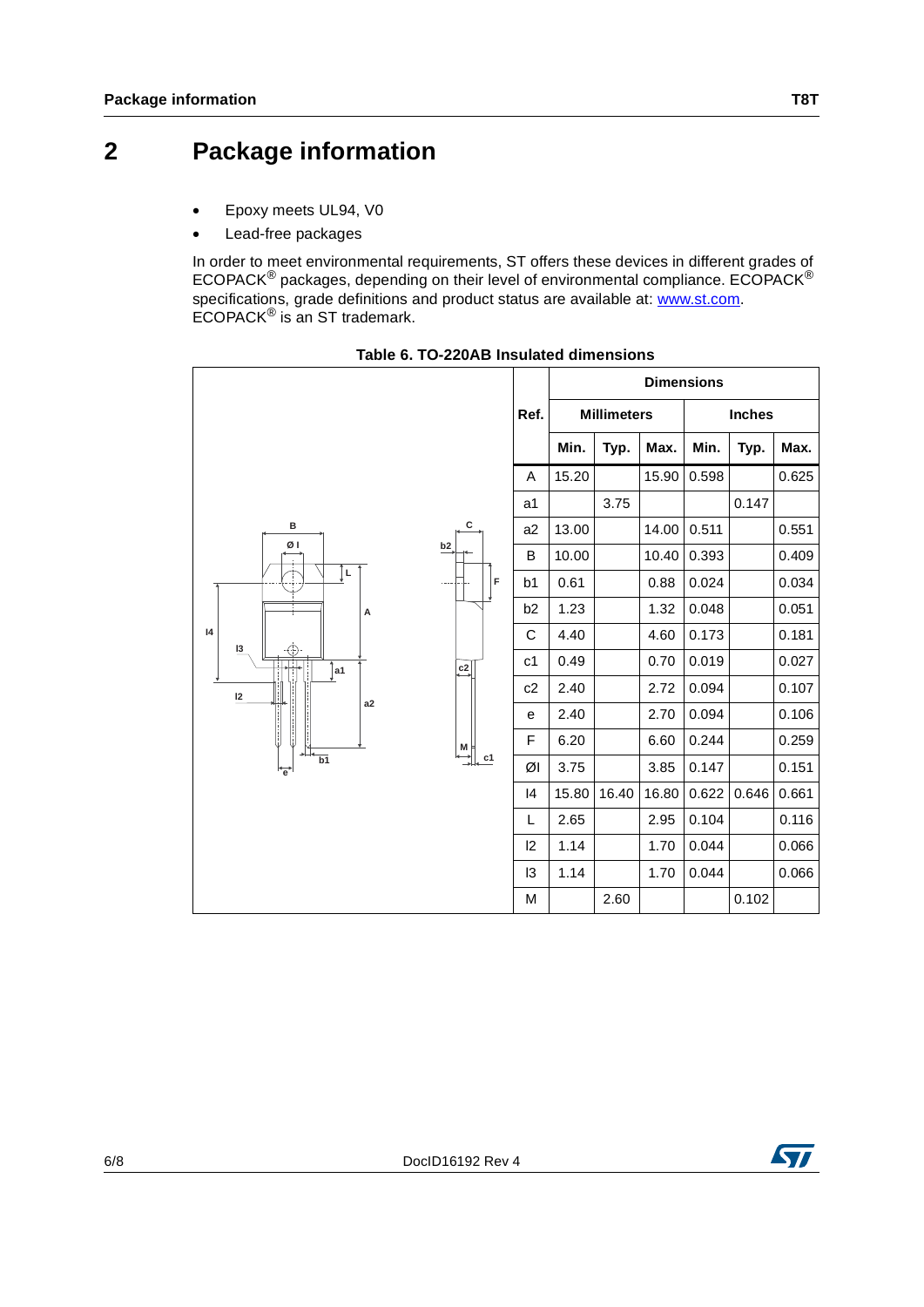## **3 Ordering information**

|  | Figure 13. Ordering information scheme |  |
|--|----------------------------------------|--|
|  |                                        |  |

| <b>TRIAC</b><br><b>Current</b><br>$8 = 8 A$<br><b>Sensitivity</b><br>$10 = 10$ mA<br>$20 = 20$ mA<br>$25 = 25$ mA<br>$35 = 35$ mA |  |  |  |
|-----------------------------------------------------------------------------------------------------------------------------------|--|--|--|
|                                                                                                                                   |  |  |  |
|                                                                                                                                   |  |  |  |
|                                                                                                                                   |  |  |  |
|                                                                                                                                   |  |  |  |
|                                                                                                                                   |  |  |  |
|                                                                                                                                   |  |  |  |
|                                                                                                                                   |  |  |  |
|                                                                                                                                   |  |  |  |
| <b>Application specific</b>                                                                                                       |  |  |  |
| Voltage                                                                                                                           |  |  |  |
| $6 = 600 V$                                                                                                                       |  |  |  |
| Package                                                                                                                           |  |  |  |
| $I = TO-220AB-Ins.$                                                                                                               |  |  |  |

**Table 7. Ordering information**

| Order code | <b>Marking</b> | Package       | Weight           | <b>Base gty</b> | Delivery mode |
|------------|----------------|---------------|------------------|-----------------|---------------|
| T810T-6I   | T810T-6I       |               |                  |                 |               |
| T820T-6I   | T820T-6I       | TO-220AB-Ins. | 2.3 <sub>q</sub> | 50              | Tube          |
| T825T-6I   | T825T-6I       |               |                  |                 |               |
| T835T-6I   | T835T-6I       |               |                  |                 |               |

## **4 Revision history**

### **Table 8. Document revision history**

| Date        | <b>Revision</b> | <b>Changes</b>                                                           |
|-------------|-----------------|--------------------------------------------------------------------------|
| 10-Sep-2009 |                 | First issue.                                                             |
| 18-Jan-2010 | 2               | Updated pag.1.                                                           |
| 20-Sep-2011 | 3               | Updated: Features. Replaced order codes with part numbers in<br>Table 1. |
| 16-Sep-2013 | 4               | Replaced order codes with part numbers in Table 1.                       |